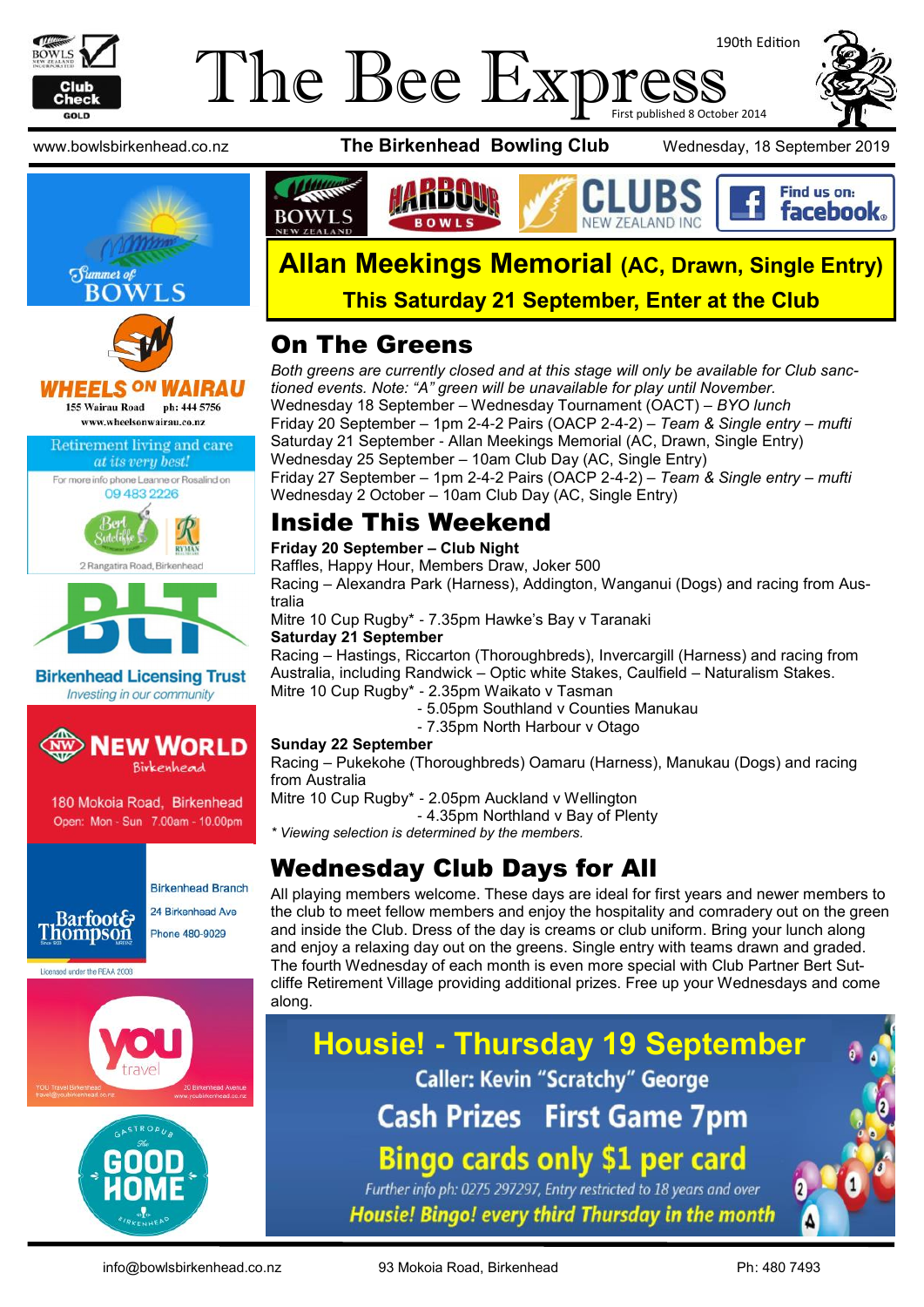



**Tim Roskruge** 

Starship

M: 0274 923 125 Birkenhead 09 480 9029<br>P: 09 418 3846 E: troskruge@barfoot.co Birkenhead 24 BH<br>P O Box 34027 BM







**ASBESTOS MANAGEMENT PLANS** 







BIRKENHEAD Recreation Drive PH: 418 2424 Proudly Supporting Bowls Birkenhead

www.birkenheadrsa.com



## Don't Forget Them

Remember when you were a first year, for some it was well into last century. A member, usually a skip would ask you to lead for them in various tournaments. It was your break into the sport you now enjoy so much.

Nothing has changed today, we have first year's eager to play. If you have a vacant spot ask a first year to fill it, even if it is temporary. Hats off to new member Charlie Harvey playing last Sunday's tournament with a first and a second year player and Charlie still managed to finish the day with a smile on his face, well done Charlie, and Trevor and Warren for carrying Charlie all day.

First years (Leads, Handicap of 10): Trevor Pugh ph: 480 8647 or 0274 814048 Greg Reynolds ph:4823420 or 021 433533 Andy Roke ph: 021 02943238 Adrian McCloy ph:029 5443313 Steve Garrett ph: 021 302040

## BNH Mixed 2-4-2

*(by Lindsay Knight – reproduced from BNH website)*

One of North Harbour's best women's bowlers, Lisa Parlane, helped her husband, Doug, to his first Harbour centre title by winning the 2-4-2 mixed pairs championship at Hobsonville on the weekend.

The Parlanes won the final 12-6 over Sunnybrae's Jan Jones and Andrew Wilson to take the first prize of \$300. Lisa, now with Orewa after many seasons with Browns Bay, has become one of the centre's most decorated women bowlers, last season adding a second bar to her gold star.

Though it was Doug's first Harbour title, he achieved considerable success in the Auckland centre before moving across the bridge to North Harbour centre, where he now plays for Birkenhead.

A feature of the tournament was the many closely contested games, with many being won by a single point or requiring an extra end after scores were tied after the scheduled 12 ends.

Both semi-finals were in this category with the Parlanes just beating the champions from the 2015-16 season, Birkenhead's Daymon Pierson and Orewa's Christeen Dalzell, and Jones

**TAB** 



Birkenhead's Doug Parlane and Orewa's Lisa Parlane BNH Mixed 242 champions

and Wilson beating Birkenhead's Mick Moodie and Ruth Lynch 13-12. An extra end also accounted for one of the fancied pairings, Black Jack Selena Goddard and last season's North Island representative Daryl Read. Playing in the Takapuna colours, they were upset by the composite pairing of Gail Dick and Warren Seeque. A reflection of the high standard produced over the two days was the fact that all four lady players in the semi-finals as well as Dick were gold star holders with at least five centre titles. For their effort Jones and Wilson won the runners-up prize of \$200 and two beaten semi-finalists received \$80 each.

## **TAB at Birkenhead Bowling Club.**

The Birkenhead Bowling Club is committed to promoting responsible gambling.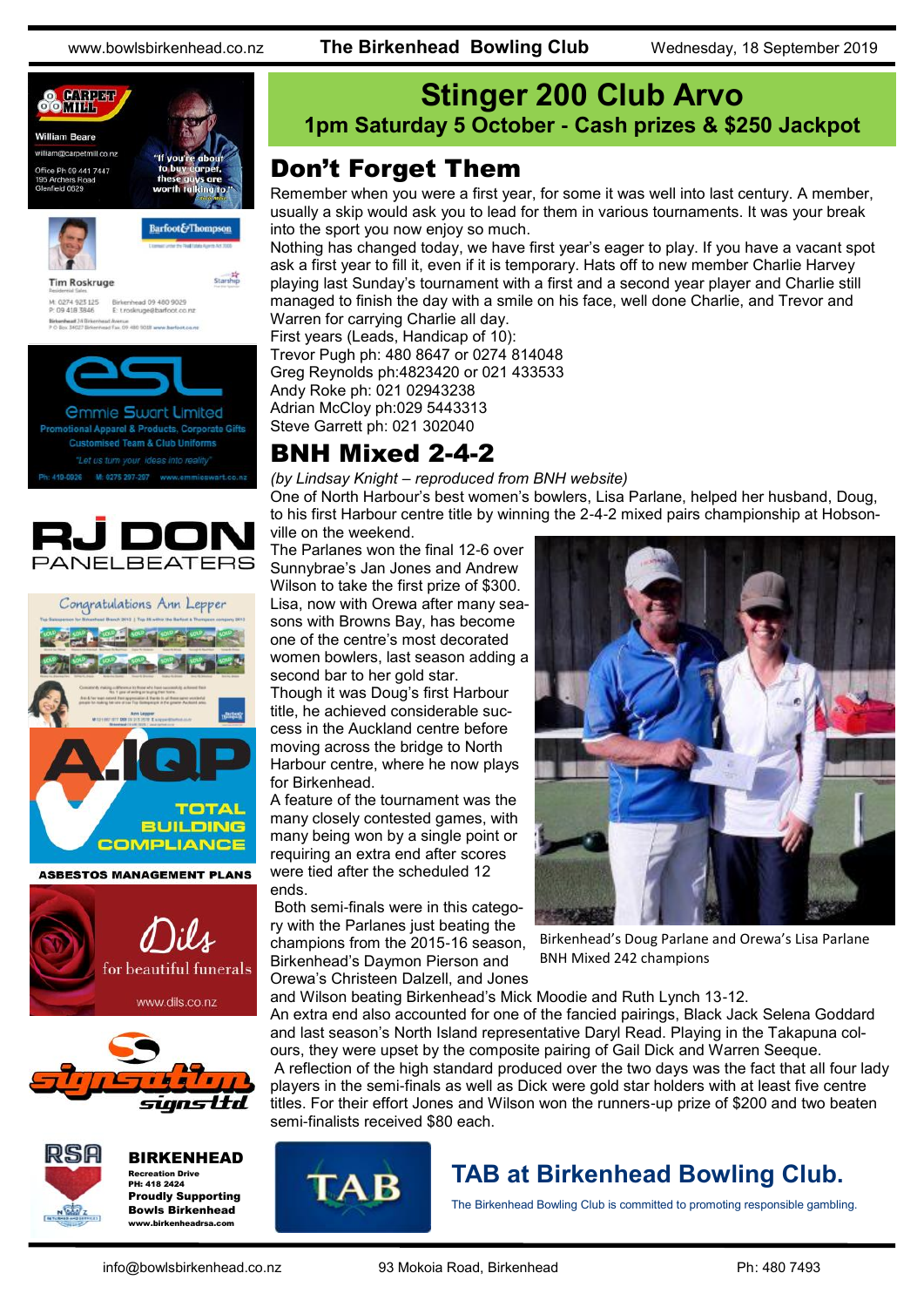

## \$2,500 Easter Triples

Entry is now open for the \$2,500 Carpet Mill Archers Road Birkenhead Easter Triples. While many of the top bowlers are out chasing the big money in tournaments across the Auckland region. The astute bowler will be at Birkenhead this Easter, Friday 10 & Saturday 11 April 2020.

Two days of competitive, yet social, any combination triples (OACT).

Included in the entry is morning tea and buffet lunch both days, to the high standard that Birkenhead is known for, along with a sausage sizzle after play on the Friday. With a guaranteed \$1,000 first prize, total prize pool of \$2,500 and limited to only sixteen teams Birkenhead's Carpet Mill Archers Road Easter Triples is sure to fill fast as it did last season. To enter put your entry on the white board in the Club and pay the entry fee (\$150 per team) over the bar at the Club or direct into the Club's bank account.

Birkenhead Bowling Club, ASB Birkenhead Account No: 123035-0699644-01 Use skips name and the abbreviation "-ET" of the tournament (eg. *Jones-ET*) as the reference. Entry payment is required to confirm entry.

## The Art of the Bias with Burgess

It's that time of the year again, Keith Burgess takes all the new bowlers and those that have developed bad habits over the winter months and sets them on the right path for the summer ahead. Coaching with Keith, including mastering the bias, and the other club coaches is Monday afternoons 3pm till 6pm, weather permitting on the bottom green. Coaching with Keith is the only authorised use of the green outside of the official club tournament use. The green will only be open for those attending the coaching, it will not be open for general practice.

## RWC Sweepstake

Peter Svendson has a RWC sweep on sale at the Club. There are a few remaining spots. Twenty dollars to enter, prizes for first, second, third and four lucky draws to be drawn from the also rans. The teams will be drawn at 5.30pm this Friday 20 September. If you're keen enter your name on the sheet at the bar, pay your twenty dollars and you're in. It is open to everyone, it's a case of first in, first served. There are a couple of terms and conditions and they are stated on the entry sheet.



## Facebook and Cancellations

For those members that are on Facebook, please 'like' our "Birkenhead Bowling Club" page. Also, get your friends & family to 'like' our page! The page is a great way to keep in touch with what is happening at the Club! For cancellations go to our facebook page www.facebook.com/BowlsBirkenhead or ring the club.

## Christmas, Book Today

Looking for somewhere to hold your Christmas function? Everywhere to expensive? Why not try the club? Set in a central location that Birkenhead is, with great facilities and access to two bowling greens where you can 'have a roll up'. The bowling club will give you a unique not to be forgotten Christmas function. The Club is a great venue for your Christmas Function. The clubrooms offer good kitchen and bar facilities and flexible catering options. The club can cater for a large number of guests and is generally cheaper to hire with better bar prices than other function venues. If you're interested, let us know what you had in mind, our Function Co-ordinator will assist you from start to finish. It is never too early to book your Christmas bowls function, phone the club's Function Coordinator Emmie (0275 297 297) or email privatefunction@bowlsbirkenhead.co.nz

## Joker Draws

Joker 500 draws drawn Wednesdays & Fridays. Joker 500, numbers on sale from 5pm - 6pm. Purchase a number or numbers, a winning number is drawn at just after 6pm. The purchaser of that winning number selects a card from the Joker cabinet and receives the corresponding prize with the top prize available being \$500 every Wednesday and Friday.

# **SKY SURVIVOR - NRL Finals**

**This Weekend's Picks Close 6.30pm Friday 20 September**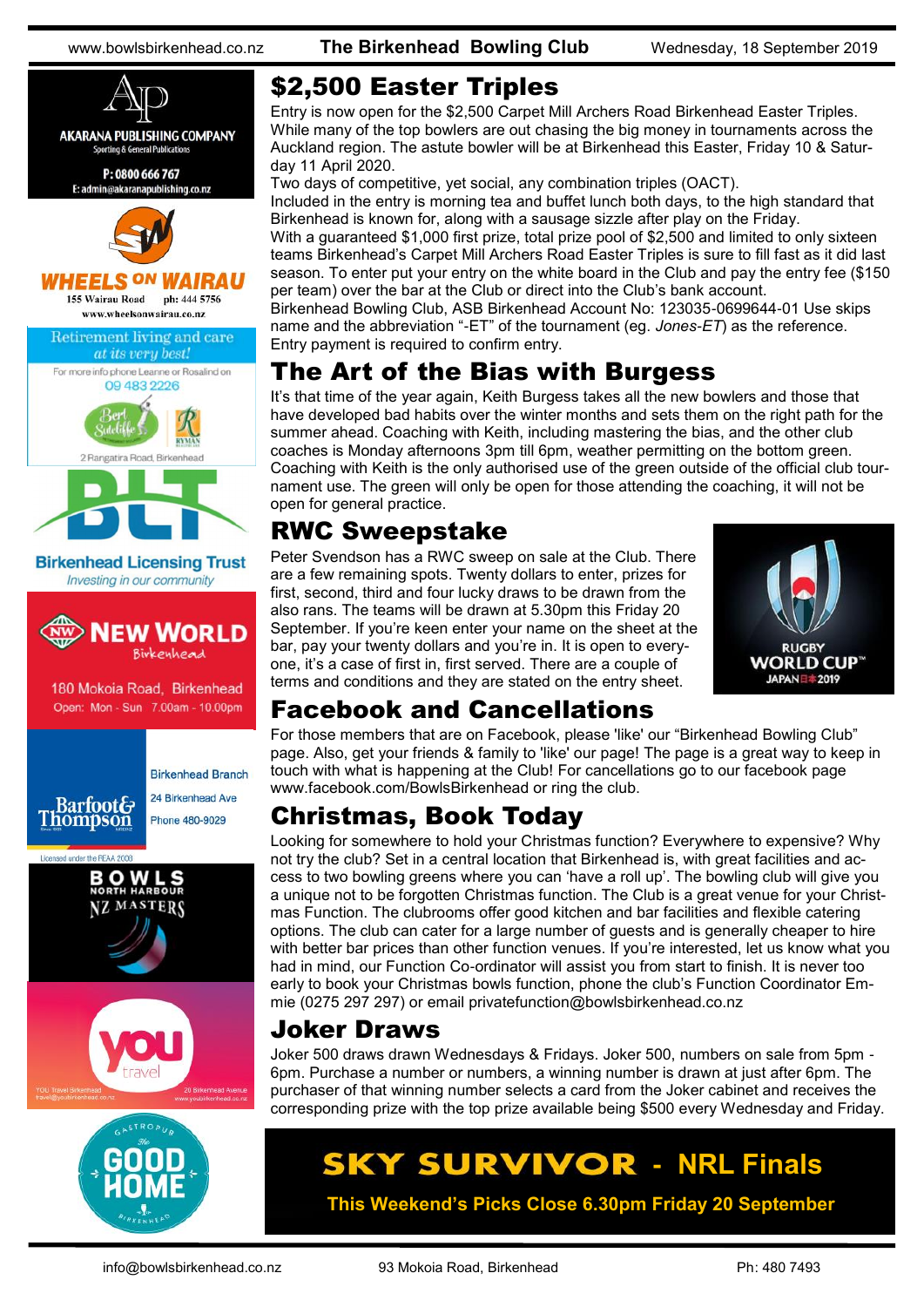



#### **ASBESTOS MANAGEMENT PLANS**







BIRKENHEAD Recreation Drive PH: 418 2424 Proudly Supporting Bowls Birkenhead www.birkenheadrsa.com



## McIlroy Reigns Supreme at Awards

*(Reproduced from Bowls New Zealand website)*

New Zealand Blackjack and world number one Shannon McIlroy rounded out a stellar season on the greens, taking out the Men's Player of the Year and later recognised as the Summerset Supreme Winner at the Bowls New Zealand annual awards dinner.

The function, held at Auckland's Eden Park on Friday night, saw the presentation of national awards in several categories, with more than 100 attendees paying homage to those who have excelled in their respective areas of the sport over the 2018/19 season.

In a bumper season, McIlroy lengthened his resume by adding the World Champion of Champion Singles, two gold medals at the Asia Pacific championships in the singles and pairs and finished third in the 2019 Summerset National Singles – though with some major international events and the World Bowls 2020 looming large, you can be sure McIlroy is already pacing himself with an on more silverware and world prestige.

Alongside McIlroy, it was no surprise to see women's world number one Jo Edwards wrap up the Female Bowler of the



New Zealand Blackjack Shannon McIlroy took out the Summerset Supreme Award, along with Bowls New Zealand Male Player of the Year.

Year for the second consecutive year, reflecting her efforts in taking out the World Champion of Champion Singles, World Cup Indoor Singles, Asia Pacific women's singles and bronze in the Asia Pacific women's pairs – rounding out yet another highly successful season on the greens for the Brisbane-based Blackjack.

In what proved a busy night for the Stoke bowler, it wasn't long before McIlroy was back on stage joining his fellow New Zealand representatives as the Asia Pacific Blackjacks team stood proud as the Team of the Year, following an impressive medal haul on the Gold Coast several months back.

Desperate to turn the tables on their lacklustre campaign at the 2018 Commonwealth Games, the New Zealand contingent attended the AP games with the intention of securing five medals – two of them circled as gold. A stunning effort collectively saw the team smash the targets, with every representative coming away with a medal of some colour – four gold, two silver and one bronze – and ensuring New Zealand well and truly qualified for the World Bowls 2020.

With any top performing athlete or team, you don't need to look too far to find a coach calling the shots and wanting more – improving with every session and result, no matter how big or small that improvement may be.

That's certainly the case with Graeme Rees, named Coach of the Year, acknowledging his coaching efforts alongside the winning Canterbury Men's Intercentre side, High Performance coach for McIlroy, Gary Lawson, Bruce Wakefield, Tayla Bruce and Caitlyn Bassett, and the rink coach that oversaw the gold medal victories at the Asia Pacific Championships in both the men's singles and pairs.

Rees is also a lead coach trainer recognised by Sport NZ outside of the high performance environment, and regularly organises and facilitates coaching clinics throughout the country as the Bowls New Zealand National Coach developer.

*Continued over page*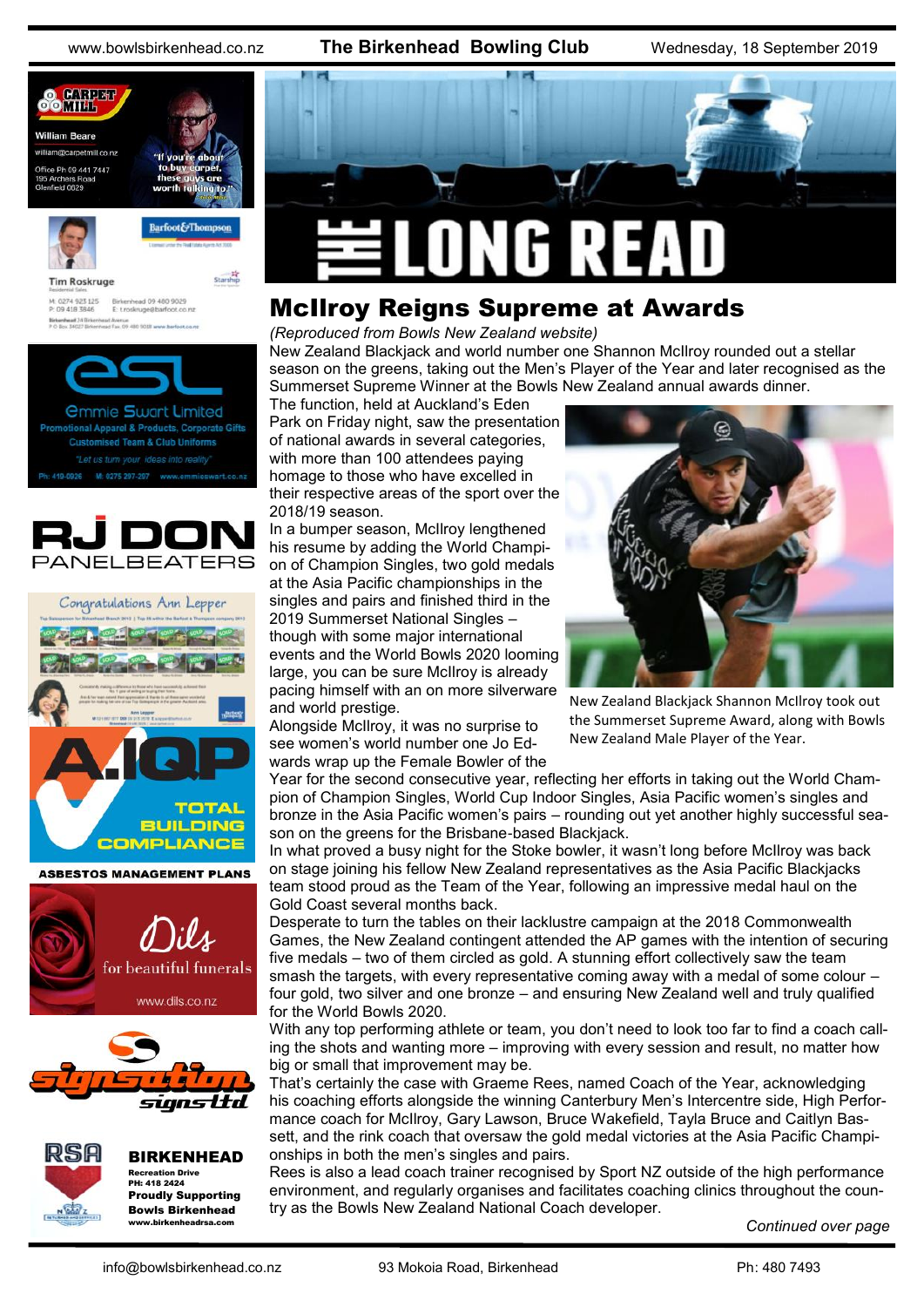



#### *Continued from previous page*

Spearheaded by their scintillating solo efforts on the Carlton Cornwall greens last season in becoming National Singles Champions, both Debbie White and Taylor Horn were deserved recipients in taking out the Male and Female Development Player of the Year awards respectively.

Hinuera bowler Debbie White was named Female Development Player of the Year, recognising her breakout season in 2018/19.

Following their singles breakthrough, White and Horn both went on to back up their status in the game, with White winning her way through with the Hinuera Club to take out the National Bowls3Five silverware and claim a spot in the televised league in October. White's other notable achievements include winning 10 games in a row to take out the

women's Taranaki Fours, runner-up in the National Champion of Champion Singles and a memorable bronze medal in the Summerset National Fours, skipping a new crop of development bowlers along the way.

Horn, who has also impressed and is now a member of the national high performance squad, will also feature in the televised league, showcasing his talents for the Gore Rams as their marquee player for the 2019/20 season. Horn, who will represent New Zealand at the upcoming World Champion of Champion Singles, was also ranked the country's number one bowler on Bowls New Zealand's pilot ranking system – clearly identifying Horn as one to watch going forward.

New Zealand para triples silver medallist Bruce Wakefield, of the Burnside BC, enjoyed a stack of accolades last sea-



Para Sport Award winner Bruce Wakefield

son, showcasing collaboration and inclusivity among several able bodied events including the Burnside Triples, the coveted Burnside Pairs, last 16 in the Summerset National Fours and a bronze medallist in the Halberg Awards.

His enthusiasm and love for the game will be on show next month, as he is sure to be a starter for the Parajacks side to contest the televised Bowls3Five league.

Adding to the Gala function, Wakefield, along with his fellow para athletes (see below), were recognised for their efforts in representing New Zealand, with caps presented to the following players;

001: Marilyn Savage – 2002 Commonwealth Games, Manchester 002: Peter Horn – 2002 Commonwealth Games, Manchester 003: John Davies – 2002 Commonwealth Games, Manchester 004: Barry Wynks– 2002 Commonwealth Games, Manchester 005: David Stallard – 2014 Commonwealth Games, Glasgow 006: Sue Curran– 2014 Commonwealth Games, Glasgow 007: Mark Noble– 2014 Commonwealth Games, Glasgow 008: Lynda Bennett– 2014 Commonwealth Games, Glasgow 009: Bruce Wakefield– 2018 Commonwealth Games, Gold Coast Other notable mention goes the way of Papanui greenkeeper Ron Sabin for his achievement in taking out the Greenkeeper of the Year, Sue Way (Umpire of the Year), Maureen Parker (Club person of the year) and Bowls Orewa – deservedly named Club of the Year for their continuous focus on community inclusion, innovation and regular membership drives.

*Continued over page*

## **BIRKENEHAD BOWLING CLUB**

**\$25 SOCIAL MEMBERSHIP**

**Reciprocal visiting privileges to over 500 NZ Clubs** 

info@bowlsbirkenhead.co.nz 93 Mokoia Road, Birkenhead Ph: 480 7493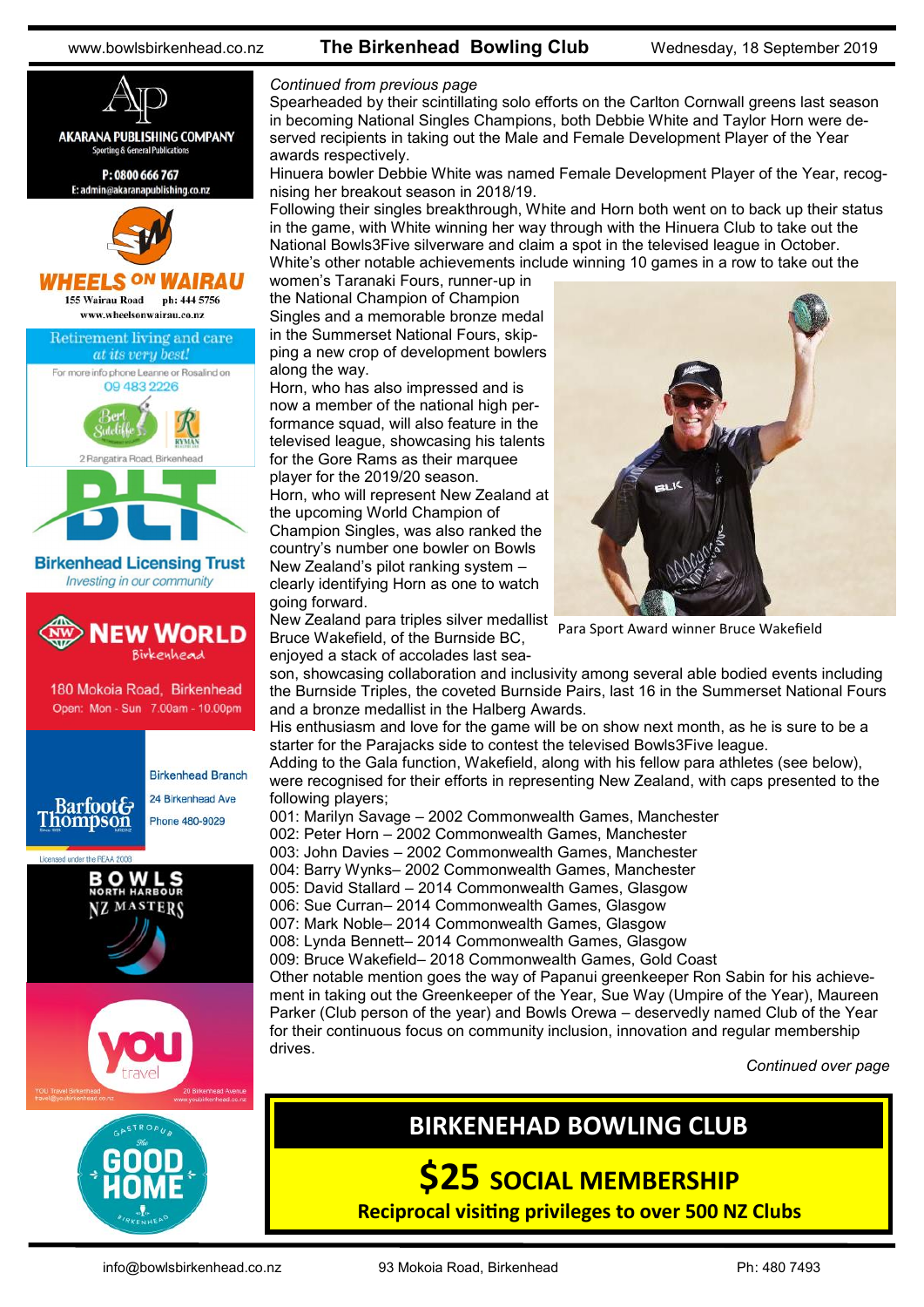



Starship

**Tim Roskruge** M: 0274 923 125<br>P: 09 418 3846 Birkenhead 09 480 9029<br>E: troskruge@barfoot.co.nz







**ASBESTOS MANAGEMENT PLANS** 







BIRKENHEAD Recreation Drive PH: 418 2424 Proudly Supporting Bowls Birkenhead www.birkenheadrsa.com

## **Waitangi Day Charity Tournament - Thursday 6 February 2020**

#### *Continued from previous page*

In a memorable addition to the evening, two former bowlers were celebrated for their multiple decades of commitment and dedication to the sport – much to the applause of the function attendees. Accepted by family members and those with a special connection to the recipients, the late John Flett (OBE) and the late Marie Jean Cherry Hobbs (MBE) were both inducted in to the Hall of Fame – receiving special awards presented by Hall of Fame selection committee member Ann Muir.

John was President of the New Zealand Bowling Association from 1976 to 1977, remembered for his efforts in visiting the Australian Bowls Council and arranging a test series between the two countries. Of course, that series still exists to this day and is hotly contested on an annual basis – the Trans Tasman.

Presidential roles and international competition is not where it ends for John, sharing the sport of bowls to anyone who wanted to play and through his sister, initiated many standards so that the vision impaired could participate in the sport, much like anyone.

Cherry, a keen bowler in her own right, was elected president of her club after only four years in the game – no doubt paving the way for three decades of bowls administration. In 1957, Cherry was elected to the Auckland Women's Bowling Centre and served as its President from 1959 to 1960.

Following her presidential years, Cherry stayed on as Centre Secretary for a further 16 years. She was a Life Member of the Auckland Women's Bowling Centre, becoming only the second person to have received that recognition, and also being a Life Member of Nicholson Park Bowling Club until its closure.

At the conclusion of the presentations, New Zealand comedian Simon McKinney was on hand to offer after-dinner entertainment, with attendees enjoying his eerily accurate and humorous impersonations ranging from Winston Churchill, a catalogue of international personas, through to Santa Claus and others.

Congratulations to all of this year's Summerset Award winners and category finalists and good bowling to you all for the season ahead.

#### **Results at a Glance**

Bowls New Zealand Summerset Awards Dinner, Auckland Summerset Supreme Award: Shannon McIlroy (Stoke, Nelson) Club of the Year: Bowls Orewa Coach of the Year: Graeme Rees Club Person of the Year: Maureen Parker Greenkeeper of the Year: Ron Sabin Umpire of the Year: Sue Way Development Player of the Year – Female: Debbie White Development player of the Year – Male: Taylor Horn Player of the year – Female: Jo Edwards Player of the year – Male: Shannon McIlroy Para Sport Award: Bruce Wakefield Team of the Year: Blackiacks Asia Pacific Squad

## On the Social Front

**Texas Hold'em—**7pm second Wednesday in the month (registration from 6pm). **Quiz Night** *In Partnership with Barefoot & Thompson Birkenhead, Tim Ruskruge, Tim Webb & Bill Hansen -* 7pm second Thursday in the month. **Housie! with Scratchy** - 7pm third Thursday in the month. **Melbourne Cup Day -** open 11am Tuesday 5 November **Kids Christmas Party** - 12.30pm Sunday 22 December



# Quiz Night 7pm Thursday 10 October

### **Non-members welcome**

*Entry on the night, Free to enter*

Quiz Partners: Barfoot & Thompson Birkenhead, Bill Hansen, Tim Roskruge and Tim Webb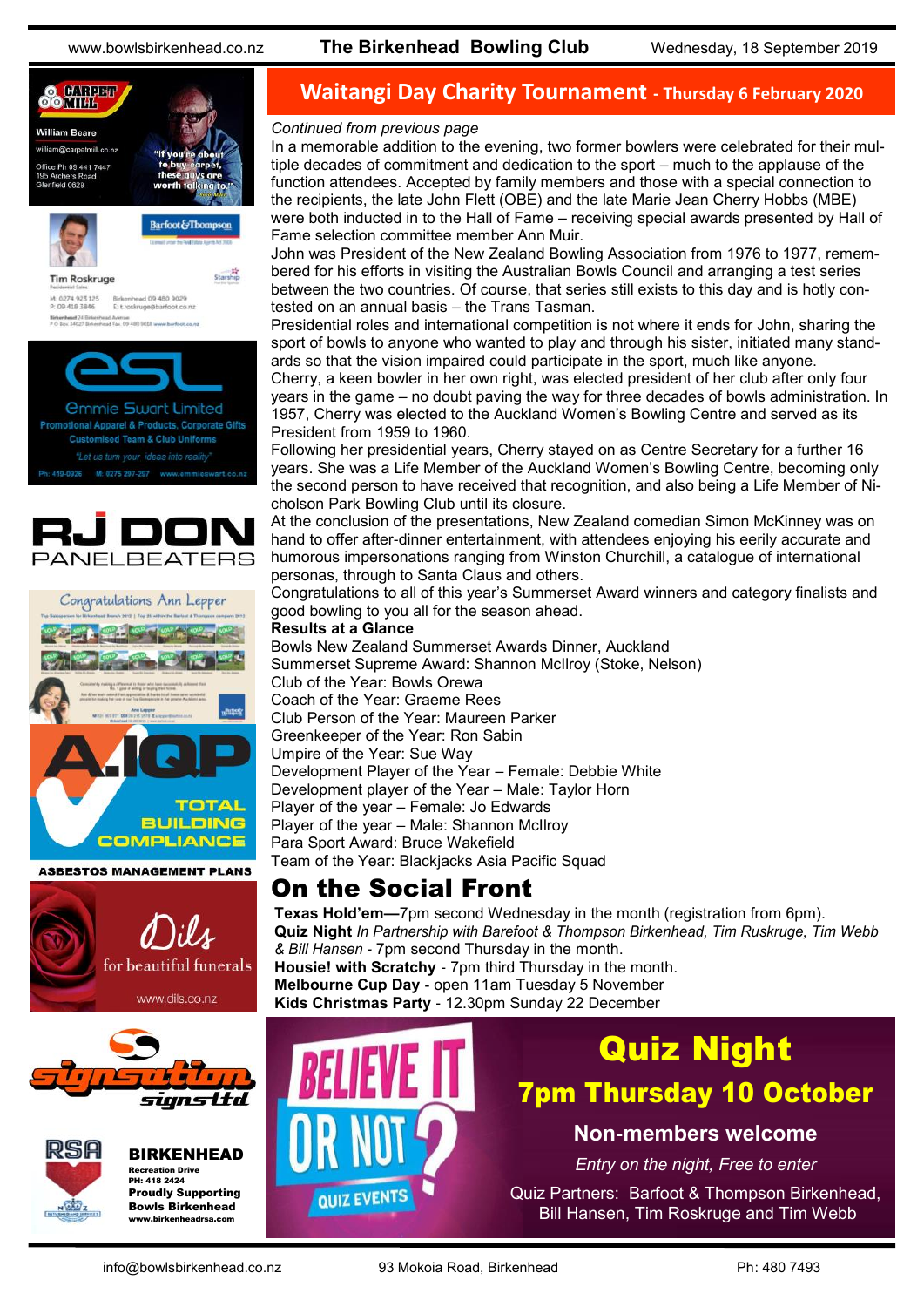

**AKARANA PUBLISHING COMPANY Sporting & General Publication** 

P: 0800 666 767 E: admin@akaranapublishing.co.nz



#### **HEELS ON** AIRAU

155 Wairau Road ph: 444 5756









**Birkenhead Licensing Trust** Investing in our community



180 Mokoia Road, Birkenhead Open: Mon - Sun 7.00am - 10.00pm

**Thompson** 

## **Birkenhead Branch**

Phone 480-9029





## **Tuesday 5 November @ Birkenhead Bowling Club Stuie's Punters Bar & Winning Post Lounge**

## Melbourne Cup Day at The Club

Experience Melbourne Cup Day at Birkenhead for yourself and join us for the race that stops two Nations. Come and make a day of it in the exclusive Winning Post Lounge with all the trimmings or enjoy the casual atmosphere of the Stuie's Punters Bar with a full bar operating. Whichever way you go, be at Birkenhead Bowling Club Tuesday 5th November for the 159th running of the Melbourne Cup. TAB facilities available, five large screens tuned to the racing action, Full Bar, Open from 11am. Stuie's Punters Bar - Free Entry or the Winning Post Lounge – Limited Availability, booking required.

#### *Stuie's Punters Bar – Free Entry*

Join like-minded members and visitors punting/partying the day away in the Club. Set in the main bar/lounge area of the club, you'll be able to circulate between friends and join in the excitement as you back that winning horse.

*Free Entry*, No ticket required.

#### *Winning Post Lounge – Limited Availability*

Winning Post Lounge is the place to be for those who thrive in a social atmosphere right in the heart of the racing action. Watch all the action from the heart of the racing in the club! With large screen televisions tuned to the racing action, with all the benefits and frills that come with this exclusive area. Certainly something a little different.......... All day access to the exclusive Winning Post Lounge.

- Sumptuous buffet lunch, the menu includes Glazed Champagne Ham, Prawns, Half Shell Oysters and a selection of cold dishes and salads. Finished with dessert.
- Beverage package.
- Afternoon tea featuring a selection of platters.
- Convenient access to TAB betting facilities on site.
- TAB voucher draws, "Lucky Punter Draw",
- Melbourne Cup sweepstakes on sale.
- And more…….

Lounge entry is restricted to 18 years and over.

*\$70 per head* 

Winning Post Lounge ticket from the bar or email secretary@bowlsbirkenhead.co.nz Full payment is required at time of booking.

Winning Post Lounge tickets available until Saturday 2th November unless sold out prior.



24 Birkenhead Ave **Barfoot&**